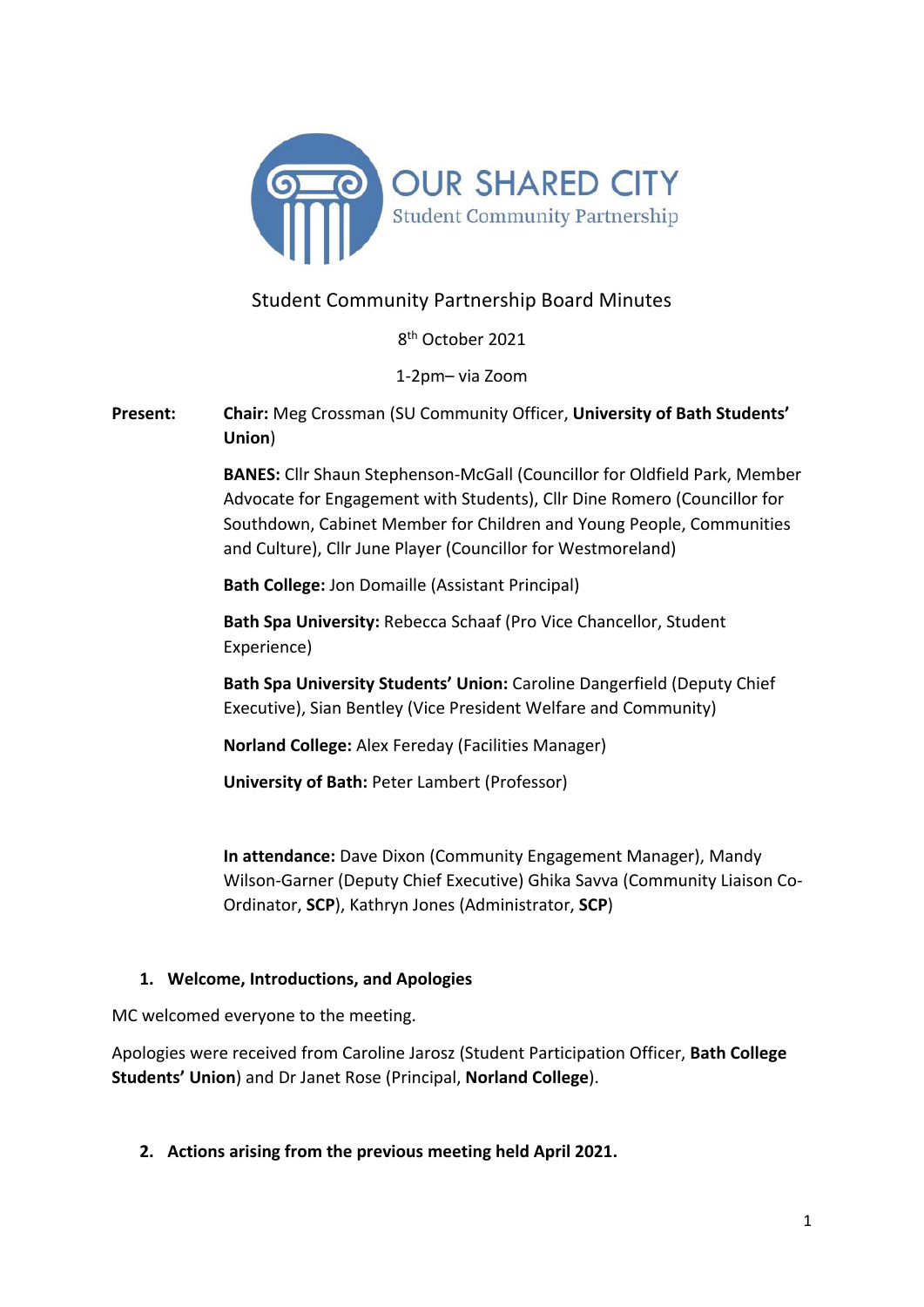| <b>Action</b>                                                                                                         | Person | <b>Status</b>                      |
|-----------------------------------------------------------------------------------------------------------------------|--------|------------------------------------|
| Report to the next SCP meeting on how successful the extra<br>waste collections have been this year.                  | GS     | Completed                          |
| Invite JW to return to a future meeting to share progress on<br><b>One Shared Vision</b>                              | GS     | <b>Carried Over</b><br>– see notes |
| Arrange for the final Partnership Agreement to be circulated to<br>the SCP Board Members                              | GS     | Completed                          |
| Share positive messaging from the Co-ordinator report across<br>partner organisations and build Comms strategy.       | GS     | Ongoing                            |
| Attempt to add welcome messages the matrix message boards<br>on the roads into the City.                              | DD     | Completed -<br>see notes           |
| Investigate the possibility of a having a welcome banner across<br>Milsom Street in Bath.                             | DD     | Completed                          |
| Share details of the 'moving in' event that will involve<br>residents and students.                                   | GS     | Completed                          |
| Prepare a list of suggested SCP aims and objectives for<br>2021/22 for the next SCP meeting, linked to Working Groups | GS     | Completed                          |

# **3. Consider SCP Aims and Objectives for 2021/22**

GS explained that the Action Plan had been circulated and welcomed feedback on the priorities that should be set for the year ahead.

DR proposed SCP Working Groups be rethought of to have joint commitments with SCP Board's aims and priorities, as some groups are historic. She asked if this would be best discussed at SCP Board or as separate discussion.

MC asked for clarification on term 'historic'. DR explained different groups hold overlapping concerns e.g., safety groups. DR mentioned worth of collaborative working and that the Higher Education Partners' priorities should be built into groups.

SSM agreed there was an overlap between SCP Green Group and SCP Housing Group regarding HMO licensing, gardens, and waste. He mentioned stress on budget and to focus on work to reduce number of meetings to achieve maximum efficiency and effectiveness.

MWG mentioned synergies between groups may occur but the SCP representatives are present at all groups to highlight overlap. She explained the key premise of each group: SCP Personal Safety covers #NeverOk campaign and initiatives in nightclubs; SCP River Safety discusses wider topic of river safety affecting all residents in Bath and liaises with external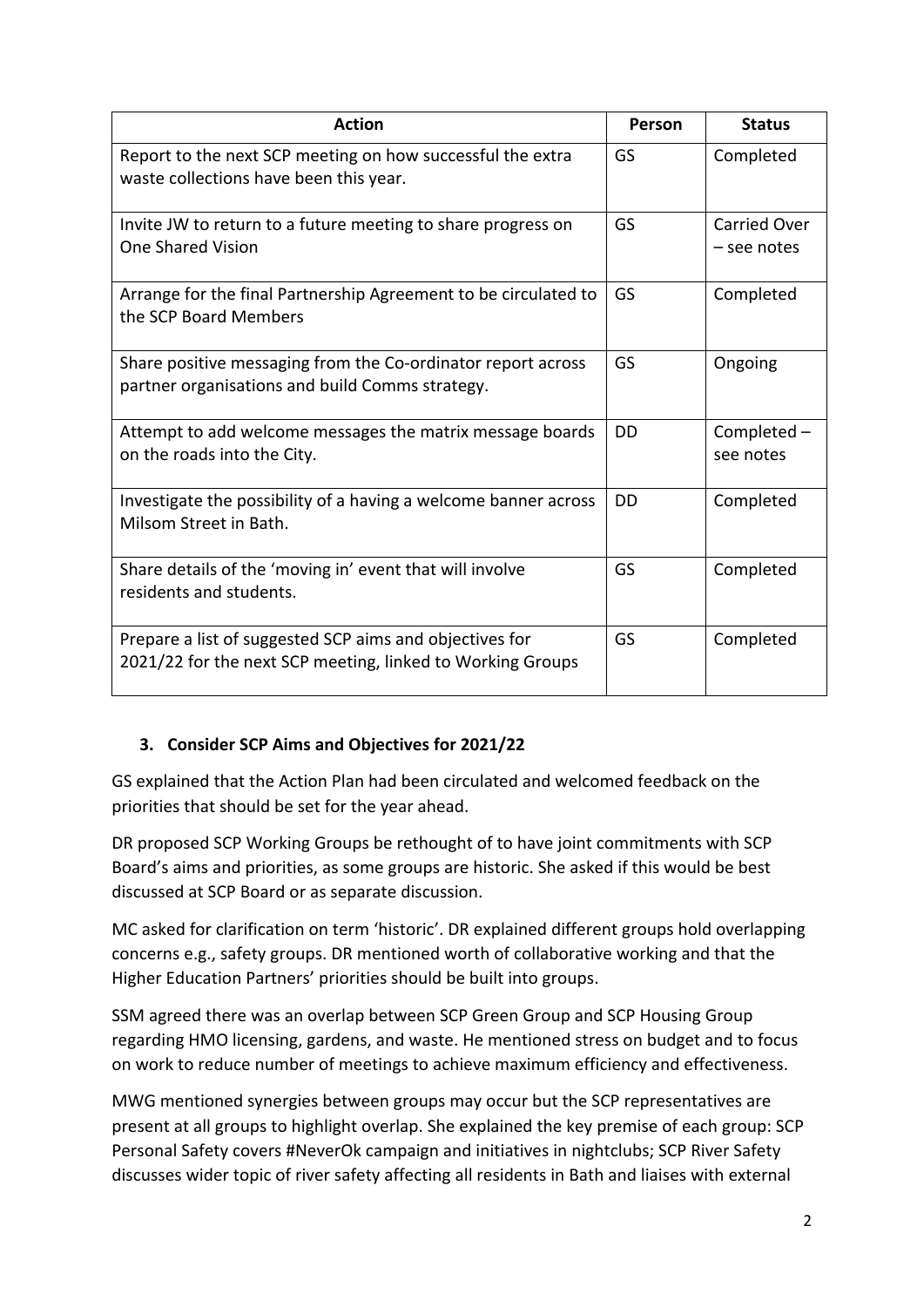organisations i.e., Avon Fire Rescue and Royal Life Saving Society; SCP Green Group discusses student related green initiatives as the Climate Emergency is seen as higher priority and responsibility than SCP Working Groups; SCP Housing Group discusses quality of student housing and involves BANES Housing and Licensing representatives.

DR reflected that she was happy with the background of groups, but recommended reconsidering the nature, content, and members of each group. She explained the need to ensure the effective purpose of groups to deliver the SCP Board's priorities.

PL expressed willingness to discuss this idea going forward but concrete proposals would be needed before altering the SCP Working Groups.

GS reflected that the Partnership Review process during the last academic year had provided the opportunity to comment on the Working Groups and none were received.

SSM agreed clarity of groups is needed. He considered that the SCP Action Plan did not relate to the objectives of the groups and clarification of groups is needed to ensure right representation from across the Partnership

GS explained that at least one BANES Councillor, one Council Officer, and one representative from all Higher Education Institutions attend all SCP Working Groups. She mentioned the purpose of each group and the member list was circulated to all the partners last year as part of the Partnership review process.

BS agreed groups need clarification, and specific aims and objectives may help this process. She asked for drink spiking to be added to SCP Personal Safety after incidents rose over summer.

DR mentioned all comments are welcome and the groups may change over time.

PL agreed groups need to be agile and can be set up and disbanded as needed.

GS asked the Group to send comments about the groups' objectives and members list. PL mentioned comments should be sent across prior to the next meeting.

# **Action: The Group to send comments about SCP Working Groups' objectives and members list to GS before next meeting.**

### **4. Moving In Campaign**

GS explained the campaign began on 4th October and will cover 58 streets across Oldfield Park, Westmoreland, Southdown, Newbridge and Twerton. She mentioned the campaign has been extended to cover areas with significant complaints during the last academic year including Lansdown, Bathwick and Widcombe & Lyncombe.

GS mentioned an advert was circulated to students to seek volunteers to but there is limited support due to time of year.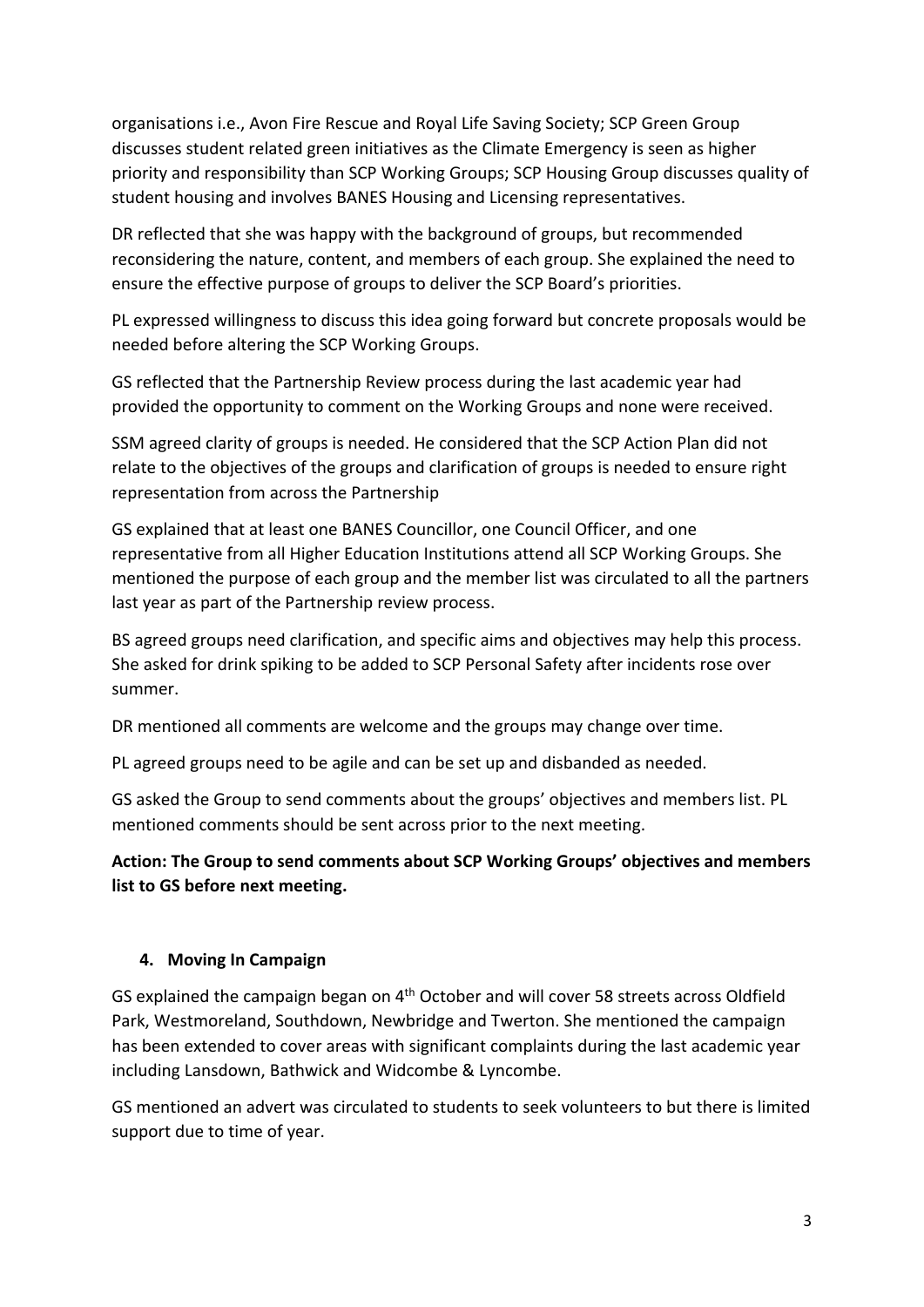GS highlighted the Welcome to the Community Fair at Dartmouth Avenue on 13th October. She mentioned the possibility for welcome talks and events at Norland College and Bath College.

SSM encouraged all Partners to engage and hear experience of residents and their issues. He explained the SCP Team cannot reach all students every year and the Partnership should reflect on improving resources.

SSM explained feedback to Councillors is long-term residents have stopped using channels to complain as it does not resolve issues. He explained more coverage is important and an understanding of reach of message is needed. He mentioned a report of the success of campaign would be useful.

GS mentioned data from Moving Out Campaign was included in previous report but as the Moving In Campaign has just commenced there is no conclusive data yet.

SSM mentioned right support from staff to help gather data is necessary. He explained all Partners need to look at budgets for next year to improve resource and suggested beginning campaign in August/September rather than 6 weeks after students move in.

MC thanked the SCP Team for work during Moving In Campaign.

DR welcomed the introduction of the SCP magnetic business cards being provided to both students and long-term residents. She agreed that the volunteer rate needs improving and asked who had agreed to help.

CD asked if Welcome to the Community Fair University of Bath Students was exclusively for University of Bath students. MWG confirmed both Universities could attend.

CD mentioned Moving In Campaign would be good to be involved with and suggested photo opportunity for collaborative comms during and after campaign.

GS explained it is difficult to get all Partners' help on one day and so photos are of individuals, but these can be circulated.

DR asked if Welcome to the Community Fair was also welcoming long-term residents. GS confirmed just student attendance due to current tensions between some long-term residents and students.

DR explained an event for long-term residents to meet key SCP members would be useful to ease concerns and improve communication.

GS mentioned previous plans for summer meeting to take forward initiatives with resident street champions had been postponed due to COVID-19 isolation guidelines.

DR explained it would be good to invite less satisfied long-term residents to improve relations and ease concerns of not being heard. GS mentioned this is being looked into currently with support from the Chaplain at Bath Spa University. DR mentioned she is happy to attend if available.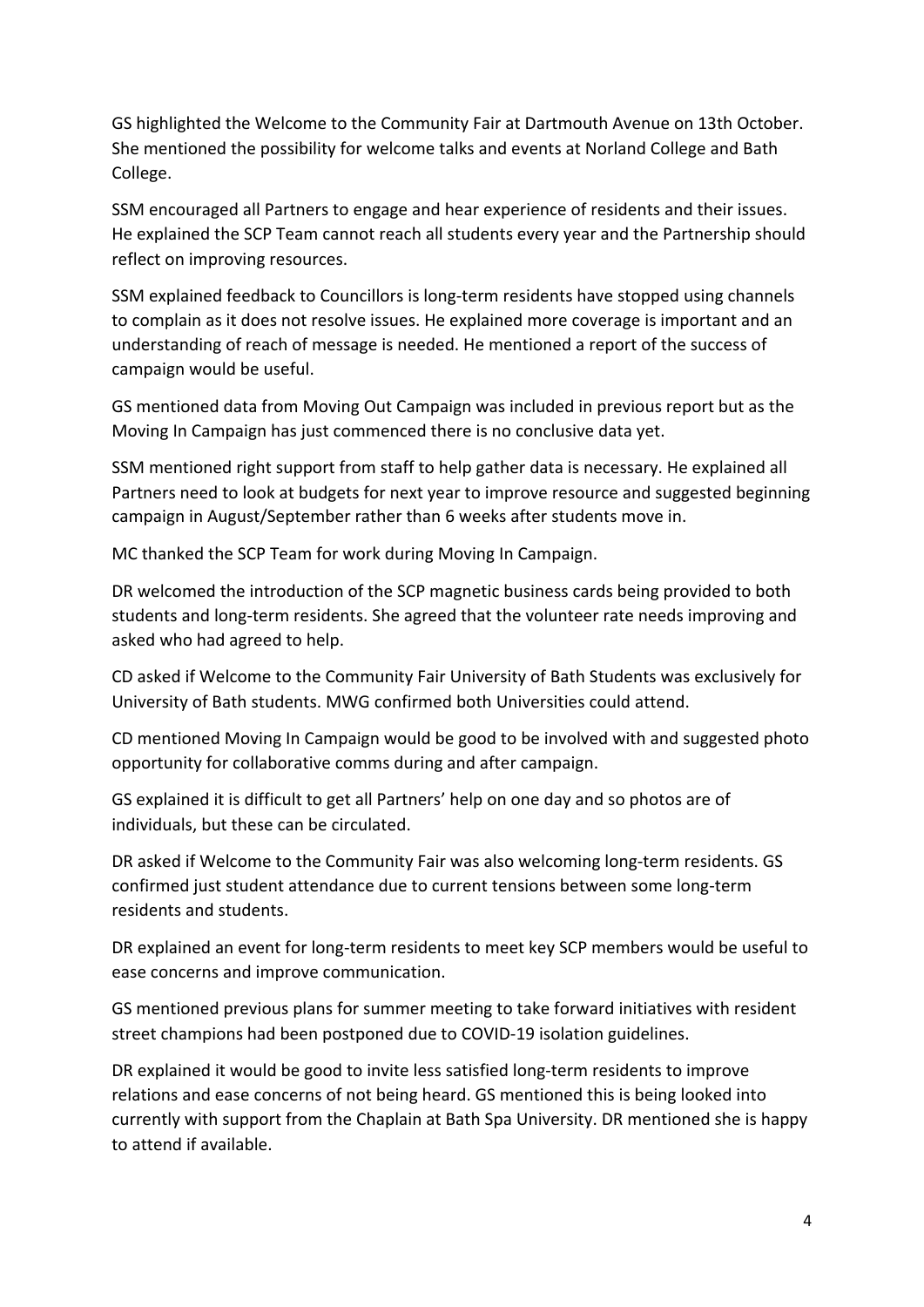SB mentioned interest in involvement in Moving In Campaign but due to extensive Welcome Week Bath Spa University has been unable to due to limited capacity.

SSM mentioned value of long-term resident event where they can learn about Community Warden and SCP roles. He explained this would work towards cohesive community and help build upon public engagement. He mentioned event where long-term residents could hear from senior University colleagues to see what is being done about issues in local community, if MC, PL, and BS were open to idea.

JP mentioned, pre-COVID, Westmoreland Resident Action Group organised events with SCP and Universities which were positive and opened dialogue between University and longterm residents. She mentioned a lack of student attendance, but events such as this would be good to return to.

PL agreed and mentioned University representatives attend residents' association meetings. He stressed that all Higher Education Partners would need to attend meetings with residents.

## **5. How the SCP Deal with Noise Complaints**

SSM explained there is reasonable response to garden and waste issues. He explained with the addition of CIL funded Community Warden there is proactive relationship with longterm and short-term residents. He considered that there is insufficient resource to cope with noise complaints in Oldfield Park.

SSM explained noise significantly affects Oldfield Park residents and there is no effective way of coping with 15,000-18,000 students in the city. He explained no immediate support for long-term residents and mentioned incident on Ivy Avenue. He mentioned value in researching other University cities, such as Bristol, and what strategies University of the West of England and University of Bristol utilise.

SSM mentioned long-term residents can contact the SCP but there are insufficient resources to compete. He mentioned hopes for work to continue of Universities' shared living agreements for the future.

MC mentioned University of Bath Security will attend incidents if they have capacity.

DR asked if this was suitable for the SCP Board to discuss or if working groups could be tasked with researching recommendations for SCP Board to review.

PL mentioned research GS began and explained the difficulties of comparing Bath to cities such as Bristol. BS agreed.

GS explained Ivy Avenue incident was the first complaint like this in one year, and four complaints were received regarding the matter. She mentioned there are SCP organisations in other cities, like Bristol and Durham, but that they are very different cities with very different approaches. She explained the Neighbourhood Police Team on 101 will deal with noise complaints on the night of occurrence.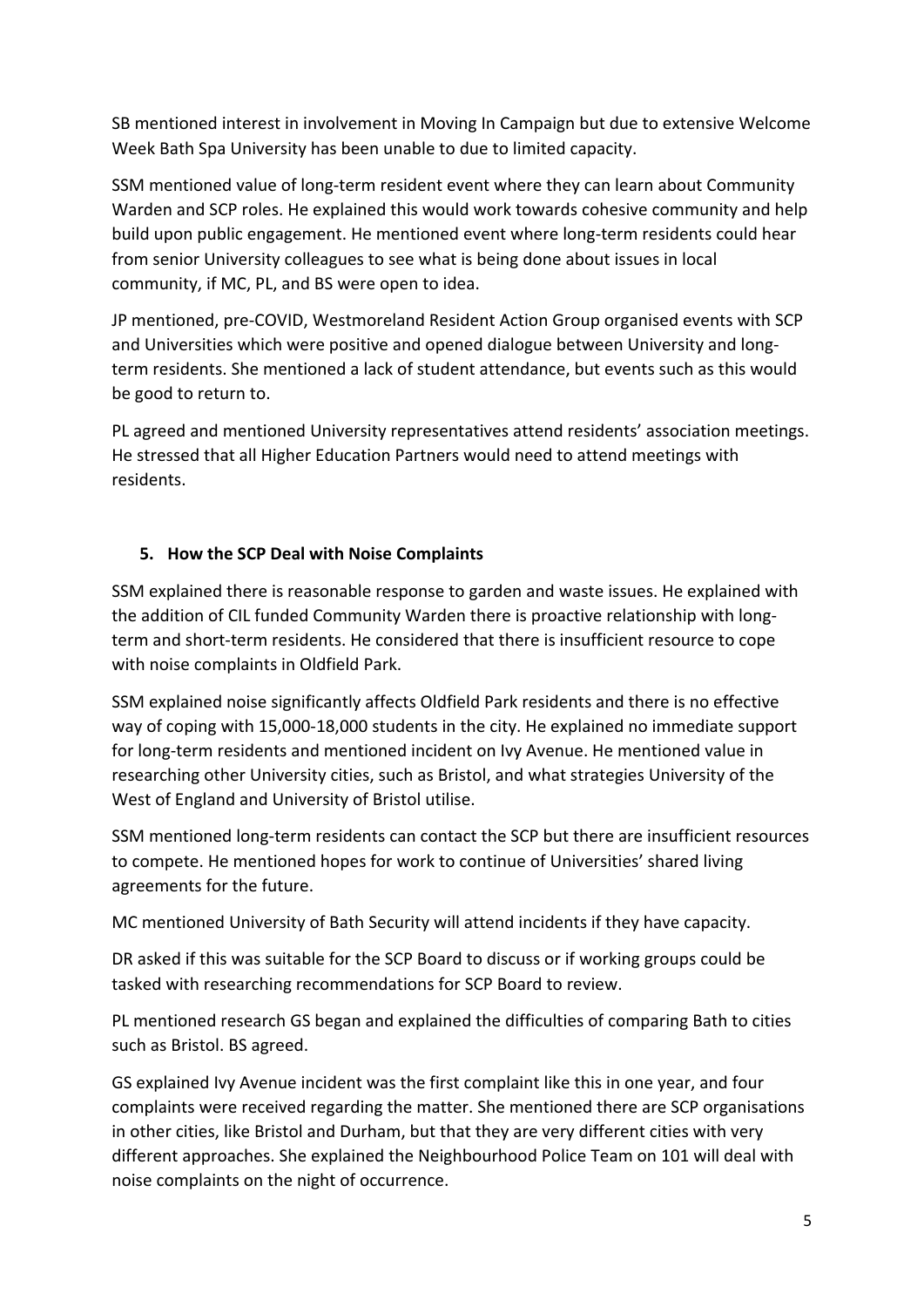SSM mentioned anti-social behaviour on Lower Oldfield Road at bus stops, including late night noise, urination, and waste issues. He mentioned hundreds of students queuing on Brougham Hayes blocks pavements for other pedestrians. He explained solutions were needed to address noise and anti-social behaviour in student dense areas as it suggests that students and the Universities do not care about the city.

PL agreed and asked who is responsible for behaviour at bus stops. He explained the University of Bath can circulate comms in partnership with clubs and societies about correcting behaviour in local community, but more work needs to be researched more carefully utilising pre-existing resources.

**Action: Universities and Students' Unions to investigate what more can be done in relation to student noise.**

# **6. AOB**

GS mentioned SCP complaints are currently falling to pre-COVID levels but there is a concern around the level of harassment of and animosity towards students included in complaints.

GS explained waste collections at the end of June and end of July collected 3.24 tons extra and waste complaints have fallen steadily due to the success of messaging and introduction of the Community Warden.

GS mentioned SCP Working Groups' work last academic year included creation of a Student Safety Map which provided useful data to the Avon & Somerset Police and led to a funding bid improving safety in Bath.

GS explained the Community Warden post changed to one full-time Warden.

SSM explained report was useful. He mentioned long-term residents have given up complaining due to the lack of action taken, resulting in higher tolerance of poor student behaviour.

DR asked if furniture left over at end of academic year being the responsibility of the landlord, not the students. GS confirmed landlords.

GS explained landlords do not always provide tenants with correct waste information or equipment. She mentioned strong link between Community Warden and Waste Education Team at Council and positive effect on educating students about waste and recycling.

GS mentioned growing links with Housing Team and Waste Enforcement Teams which helps build cases against landlords when resolving waste issues.

MC mentioned success stories from each Partner to end meeting. She explained Housing Forums for first years begin in November and will include information on how to live in the local community. She mentioned Safe Taxi Scheme has launched and has received good uptake.